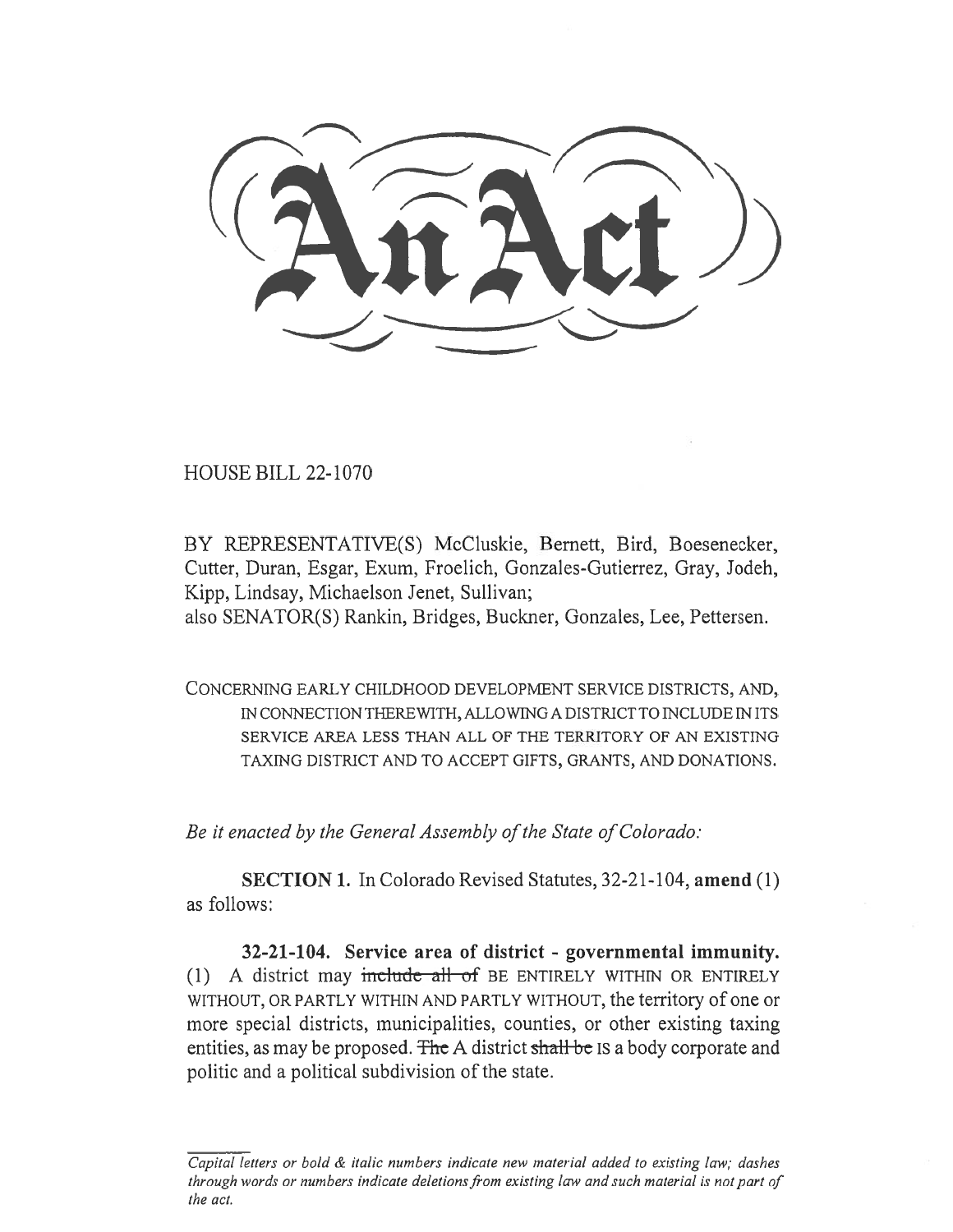SECTION 2. In Colorado Revised Statutes, amend 32-21-112 as follows:

32-21-112. District revenues. (1) Any revenues raised or generated by the district shall be in addition to and shall not be used to replace any funding the counties in the district would otherwise be entitled to receive from the state or federal government.

(2) ANY DISTRICT MAY SEEK, ACCEPT, AND EXPEND GIFTS, GRANTS, OR DONATIONS FROM PRIVATE OR PUBLIC SOURCES FOR THE PURPOSES OF PROVIDING, DIRECTLY OR INDIRECTLY, EARLY CHILDHOOD DEVELOPMENT SERVICES TO CHILDREN FROM BIRTH THROUGH EIGHT YEARS OF AGE AS DEFINED IN SECTION 32-21-101 (3).

SECTION 3. Act subject to petition - effective date. This act takes effect at 12:01 a.m. on the day following the expiration of the ninety-day period after final adjournment of the general assembly; except that, if a referendum petition is filed pursuant to section 1 (3) of article V of the state constitution against this act or an item, section, or part of this act within such period, then the act, item, section, or part will not take effect unless approved by the people at the general election to be held in